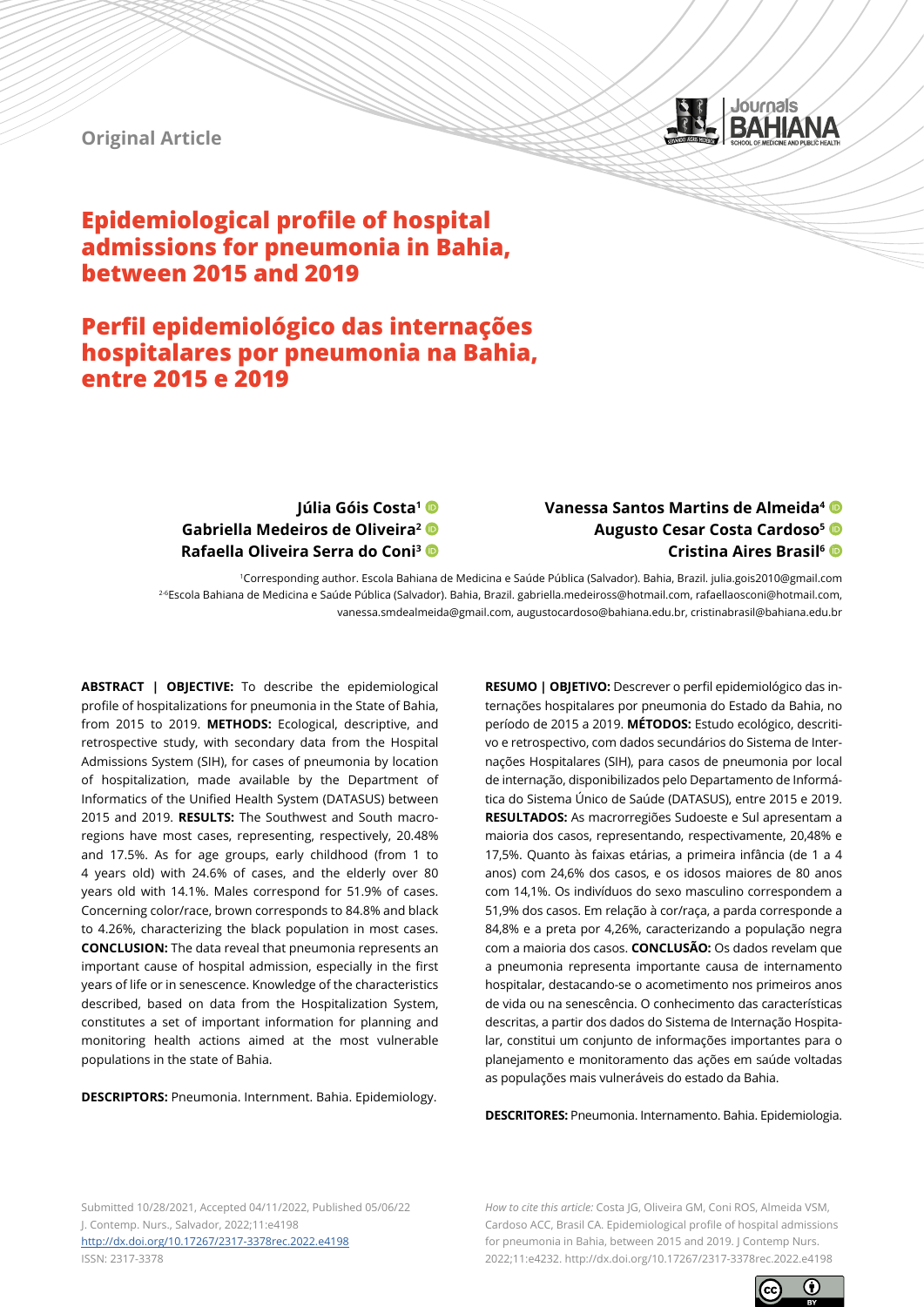## **Introduction**

Pneumonia is a disease of the low respiratory tract that affects the bronchi, bronchioles, and pulmonary alveolus, and can be caused by microorganisms such as bacteria, viruses, and fungi, as well as by inhalation of toxic products. Its main symptomatology occurs with the presentation of productive cough, possible hemoptysis, fever (higher than 37.8 °C), dyspnea, chills, and chest pain when breathing. $1-2$  $1-2$ 

Pneumonia is diagnosed through the analysis of several findings obtained by clinical examination, auscultation of the lungs, thorax radiographs, and laboratory tests.<sup>1</sup> Its main pathogens are *Streptococcus pneumoniae*, *Haemophilus influenzae Type B* (Hib), and Respiratory Syncytial Virus (RSV), and its transmissibility results from aerodispersoids, contaminated saliva/secretion, blood transfusion, and sudden temperature variations (alteration of ciliary function in air filtration).[2-](#page-7-1)[5](#page-7-2)

Pneumonia can be divided between hospital/ nosocomial, community, and immunocompromised, the first resulting from infection concomitant with hospitalization for two or more days and up to the previous three months. In the community, it results from transmission outside the hospital environment in contact with the community, while in immunocompromised the host organism does not have an immunological defense either using immunosuppressants or previous pathology that causes immunity deficit.<sup>[6](#page-7-3)</sup>

Despite being a worldwide pathology, its recurrence has a great connection with developing countries, being the main cause of hospitalization of children under 5 years of age, by community transmission of *Haemophilus influenza*, and in those over 65 years of age by *Streptococcus Pneumoniae*. Its incidence is linked to spring, autumn, and winter, characterizing its seasonality.<sup>2</sup>

Emphasizing that worldwide the annual incidence of 150.7 million new cases of pneumonia in children up to 5 years whose pathology originates, primarily, from the community, and among these cases, about 11 to 20 million evolve with significant injuries requiring hospitalization.<sup>[8-](#page-7-5)[9](#page-7-6)</sup>

Regardless of age group, environmental and behavioral exposures, such as exposure to tobacco smoke and poor air quality (pollutants), several comorbidities act together to increase susceptibility to pneumonia. In the case of adults and the elderly, nutritional deficiencies, chronic respiratory diseases (asthma and chronic obstructive pulmonary disease), other chronic conditions (type 2 diabetes mellitus, chronic liver disease, kidney disease, and heart failure), dysphagia, poor oral hygiene, alcohol, and drug abuse have been associated with a high risk of pneumonia, because they act as stressing agents for physiological functioning.[10](#page-7-7)

While in children under 5 years of age, poor socioeconomic conditions, malnutrition, vitamin deficiencies, incomplete vaccination, prematurity or low birth weight, and lack of breastfeeding, constitute the aggravating factors of the general state of health and are related to the increased risk of pneumonia. $11$ 

Based on the descriptors, the SciELO, PubMed, and Virtual Health Library platforms found that the publications mostly deal with the occurrence of pneumonia in children under 5 years of age, and no study brings the profile about the pathology. This absence remains when filtered by studies related to the state of Bahia and Brazil.

In the period from 2015 to 2019, according to the Hospital Admissions System – HAS, Brazil counted 3,099,647 cases, and the state of Bahia has 183,828, which corresponds to approximately 6% of the national number[.10](#page-7-7)

In this interim, pneumonia was observed as the major cause of injuries in hospitalizations for respiratory diseases. $8$  In addition, the outbreak caused by the SARS-CoV2 virus (Covid-19) in Hubei Province, China, warns about the need for research on respiratory pathologies, especially regarding injuries to the general health status of hospitalized patients. $11$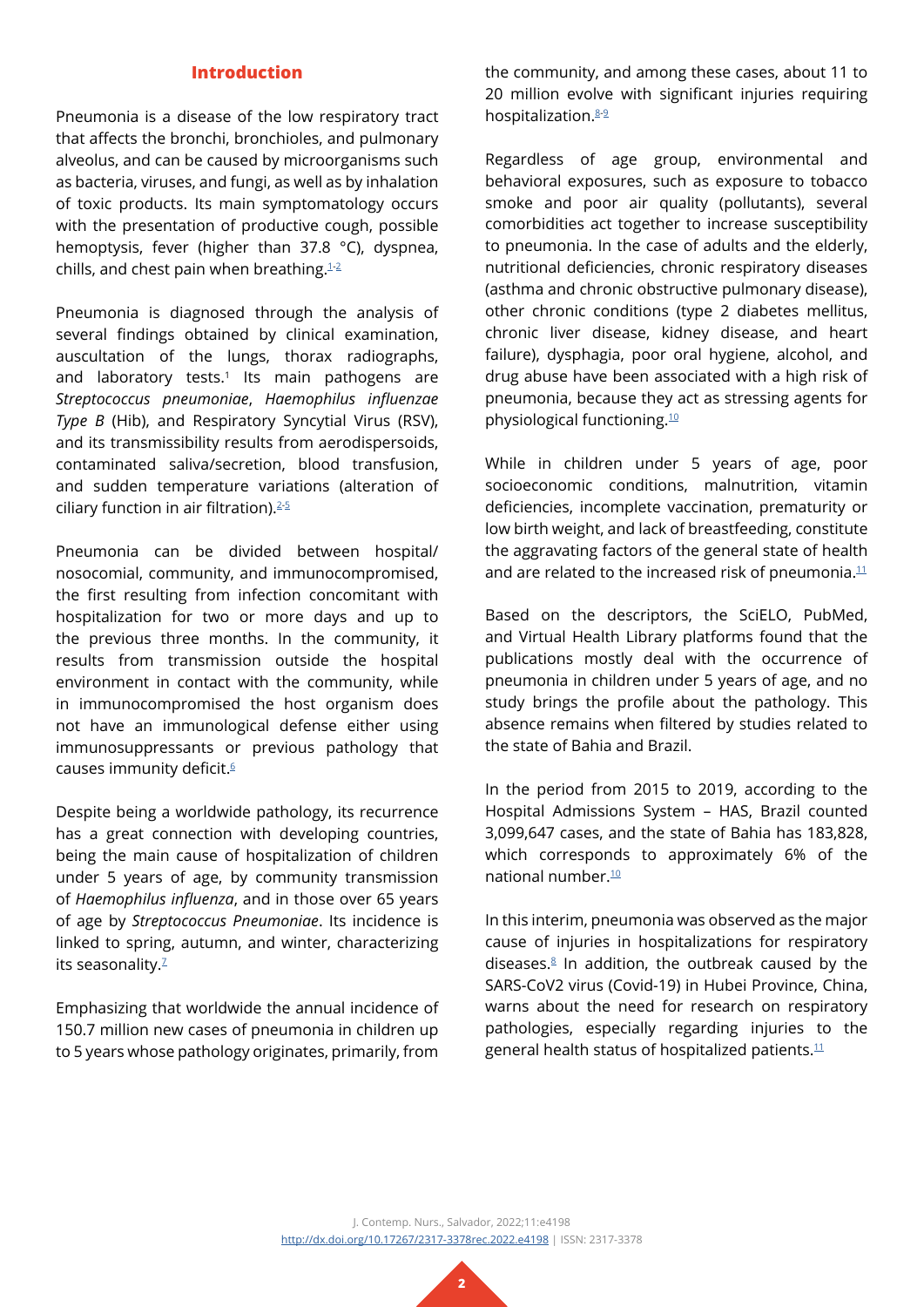Since pneumonia has been characterized as a diffuse lung disease with an affinity for pulmonary parenchyma, pneumonia has been a condition due to organic fragility caused by SARS-CoV-2 infection. To the same extent, the diagnosis can be interlaced, with the concomitance of pathologies by the therapeutic intervention (e.g., mechanical ventilation) and hospitalization (hospital/nosocomial).<sup>12</sup>

Thus, the knowledge about the epidemiological situation of hospital admissions for pneumonia in the State of Bahia becomes relevant for the screening of the vulnerabilities of the study population. Thus, this study aimed to describe the epidemiological profile of hospital admissions due to pneumonia in the State of Bahia, in the period from 2015 to 2019.

## **Methodology**

This is an ecological, descriptive, and retrospective study, with the extraction of secondary data. The data obtained refer to the State of Bahia from January 2015 to December 2019. The collection took place through the following sequence: TABNET > Epidemiological and Morbidity > Hospital Morbidity of the SUS (HAS/ SUS) > General, by place of residence from 2008 > Bahia. Such data are linked and made available by the Department of Informatics of the Unified Health System (DATASUS), at the e-mail address (http:// www.data-sus.gov.br), and the collection occurred in July 2020.

Information regarding hospitalizations for pneumonia during the given period was considered. The period was delimited until 2019 because it was the most current year in which the data were complete by the time of the survey. The variables used were those that already existed in the system related to pneumonia, with some adaptations: age group, color/ethnicity, sex, and health macro-regions.

In the area of health, Bahia territory has 417 municipalities, which are arranged in nine macroregions (28 health regions), namely North (28 municipalities), West (36 municipalities), North-Central (38 municipalities), Central-East (72 municipalities), Northeast (33 municipalities), East (47 municipalities), Southwest (74 municipalities), South (68 municipalities) and Extreme South (21 municipalities).<sup>[13](#page-8-0)</sup>

The dataset for analysis was selected and obtained through the TABNET application, linked to DATASUS, from its options boxes (row, column, and content). The data were transferred to the Excel software of the Microsoft Office 2016 package and statistically analyzed using absolute frequency, mean, as well as percentage indicators.

Because it is a public domain database, there is no risk of exposure, and it is not necessary to submit the project to the Research Ethics Committee.

#### **Results**

The collected indicators were organized into four tables differentiated between the variables elucidated in the data analysis. The total amount for the period highlights the annual oscillation, starting with 24,844 cases in 2015 and ending with 25,732 cases in 2019, accounting for 121,530 cases of hospitalization for pneumonia. It is noteworthy that the period analyzed has an increase in hospitalizations in 2018 compared to the previous year, accounting for 27,888 cases in the state of Bahia.

When analyzing the data collected by the division into macroregions (Table 1), it is observed that in the macroregions of the Southwest (74 municipalities) and South (68 municipalities), 24,488 and 21,296 cases, respectively. The variation ranged from 14.3% to 25.1%, with an average of 20.48% for the Southwest, and from 16.1% to 18.3%, with an average of 17.5% for the South.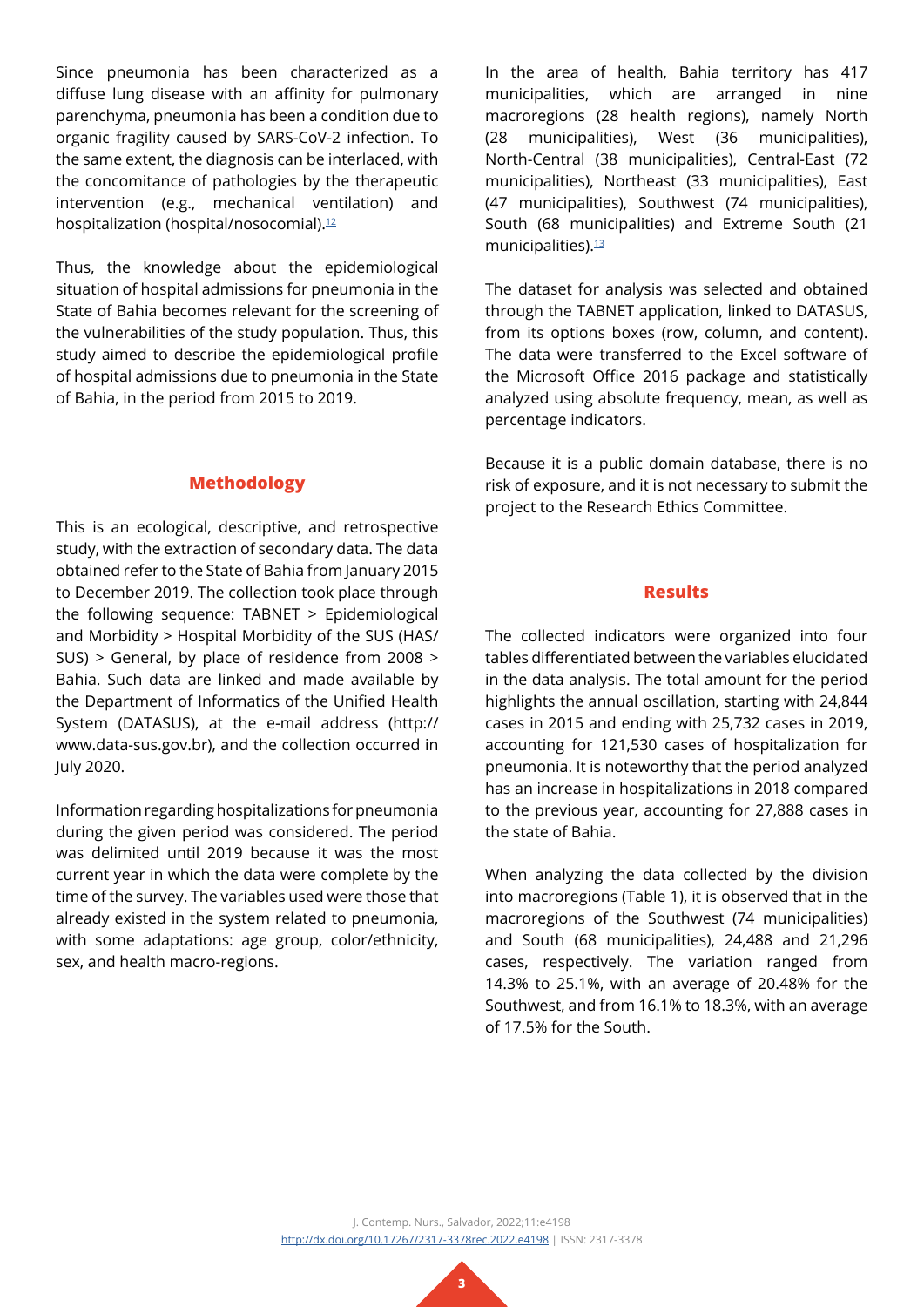| <b>Health</b>                                                             | 2015  |       |       | 2016  |       | 2017 |              | 2018  |       |       |
|---------------------------------------------------------------------------|-------|-------|-------|-------|-------|------|--------------|-------|-------|-------|
| <b>Macroregion</b>                                                        | n     | %     | N     | %     | n     | %    | $\mathsf{n}$ | %     | n     | %     |
| Regional Health<br>Center South -<br>Ilhéus                               | 4257  | 17.1  | 3355  | 17.9  | 3917  | 16.1 | 5058         | 18.1  | 4709  | 18.3  |
| Regional Health<br>Center Southwest -<br>Vitória da<br>Conquista          | 5907  | 23.8  | 4694  | 25.1  | 4935  | 20.3 | 5273         | 18.9  | 3679  | 14.3  |
| <b>West Regional</b><br>Health Center -<br><b>Barreiras</b>               | 1374  | 5.5   | 787   | 4.2   | 2051  | 8.4  | 3278         | 11.8  | 2968  | 11.5  |
| North Regional<br>Health Center -<br>Juazeiro                             | 2250  | 9.1   | 1385  | 7.4   | 1598  | 6.6  | 1823         | 6.5   | 1473  | 5.7   |
| Northeast<br>Regional Health<br>Center - Alaginhas                        | 906   | 3.6   | 618   | 3.3   | 621   | 2.5  | 714          | 2.6   | 881   | 3.4   |
| <b>East Regional</b><br>Health Center -<br>Salvador                       | 2349  | 9.5   | 2619  | 14.0  | 3681  | 15.1 | 3519         | 12.6  | 3683  | 14.3  |
| Regional Health<br><b>Center Extreme</b><br>South - Texeira de<br>Freitas | 2084  | 8.4   | 1511  | 8.1   | 2203  | 9.0  | 1767         | 6.3   | 1536  | 6.0   |
| <b>Central East</b><br>Regional Health<br>Center - Feira de<br>Santana    | 4093  | 16.5  | 2877  | 15.4  | 3238  | 13.3 | 3683         | 13.2  | 3779  | 14.7  |
| Regional Health<br><b>Center North</b><br>Center - Jacobina               | 1624  | 6.5   | 858   | 4.6   | 2118  | 8.7  | 2773         | 9.9   | 3024  | 11.8  |
| Total                                                                     | 24844 | 100.0 | 18704 | 100.0 | 24362 |      | 100.0 27888  | 100.0 | 25732 | 100.0 |

**Table 1.** Hospitalizations for pneumonia by macro-region of health in the state of Bahia, Brazil, 2015 to 2019

Source: Ministry of Health - SUS Hospital Information System (HIS/SUS).

Regarding the age groups presented in Table 2, the groups with the highest number were between early childhood (1 to 4 years) and in elderly individuals over 80 years of age. In the age group from 1 to 4 years, the total number of cases corresponded to a variation of 23.4% to 26.3%, with an average of 24.6%. Among the elderly over 80 years of age, the variation was 12.2% to 15.7%, with an average of 14.1%, of the total number of hospitalizations in the state of Bahia. The age group between 15 and 19 years, which corresponds to adolescents, has the lowest percentage (2.4%).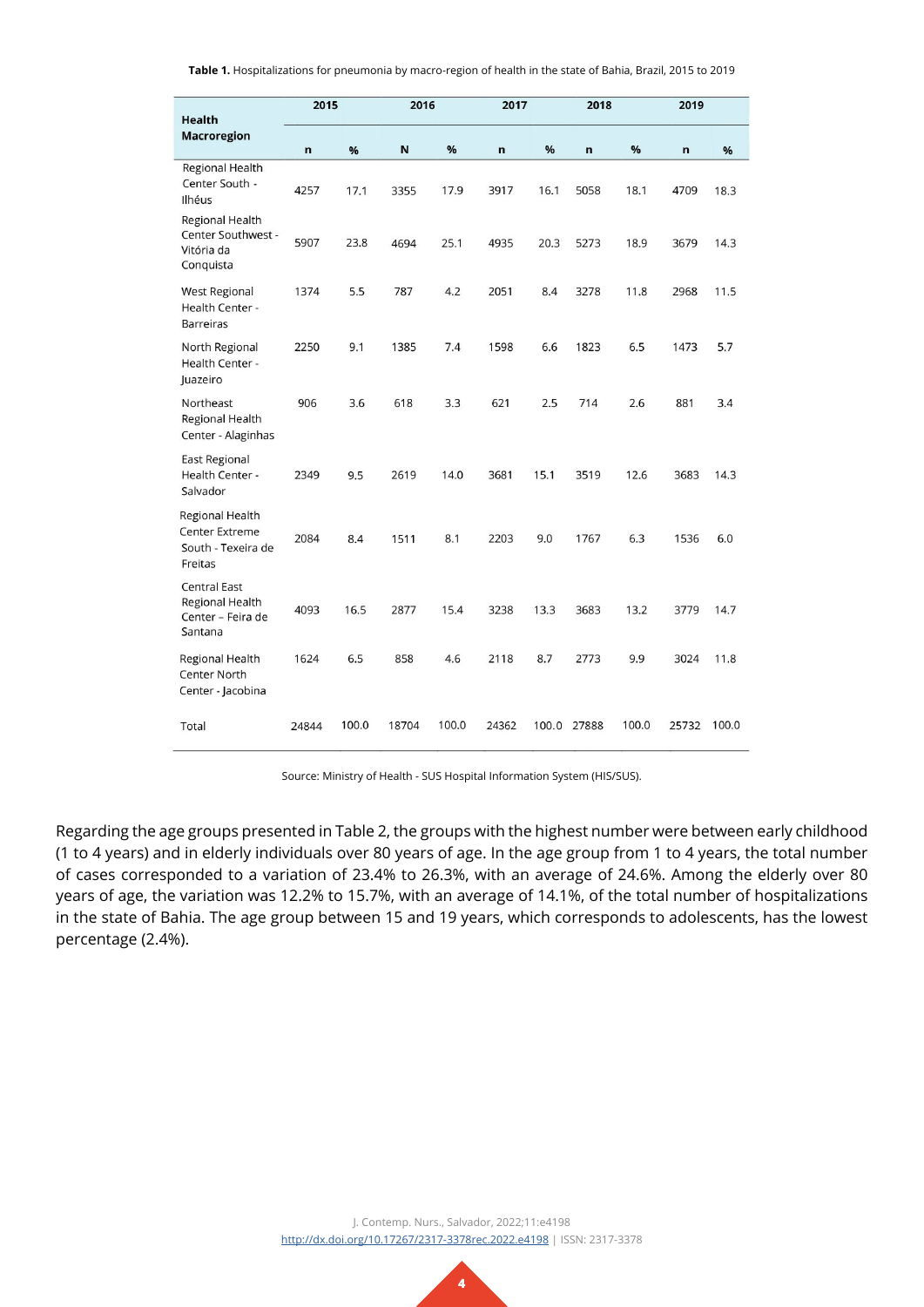| Table 2. Pneumonia hospitalizations by age group in the State of Bahia, Brazil, 2015 to 2019 |  |  |
|----------------------------------------------------------------------------------------------|--|--|
|                                                                                              |  |  |

|                   | 2015  |       | 2016         |       | 2017         |       | 2018         |       | 2019         |       |
|-------------------|-------|-------|--------------|-------|--------------|-------|--------------|-------|--------------|-------|
| <b>Age Group</b>  | n     | %     | $\mathsf{n}$ | %     | $\mathsf{n}$ | %     | $\mathsf{n}$ | %     | $\mathsf{n}$ | %     |
| under 1 year      | 4958  | 11.5  | 3632         | 11.2  | 3749         | 10.5  | 3990         | 10.6  | 3516         | 10.0  |
| 1 to 4 years      | 10365 | 24.1  | 8500         | 26.3  | 9080         | 25.4  | 8945         | 23.8  | 8183         | 23.4  |
| 5 to 9 years      | 3316  | 7.7   | 2677         | 8.3   | 2968         | 8.3   | 3280         | 8.7   | 2897         | 8.3   |
| 10 to 14 years    | 1490  | 3.5   | 1226         | 3.8   | 1113         | 3.1   | 1443         | 3.8   | 1212         | 3.5   |
| 15 to 19 years    | 1168  | 2.7   | 800          | 2.5   | 768          | 2.1   | 875          | 2.3   | 846          | 2.4   |
| 20 to 29 years    | 1865  | 4.3   | 1327         | 4.1   | 1182         | 3.3   | 1424         | 3.8   | 1392         | 4.0   |
| 30 to 39 years    | 2084  | 4.8   | 1492         | 4.6   | 1439         | 4.0   | 1693         | 4.5   | 1565         | 4.5   |
| 40 to 49 years    | 2203  | 5.1   | 1537         | 4.7   | 1600         | 4.5   | 1736         | 4.6   | 1675         | 4.8   |
| 50 to 59 years    | 2691  | 6.2   | 1983         | 6.1   | 2055         | 5.7   | 2222         | 5.9   | 1982         | 5.7   |
| 60 to 69 years    | 3110  | 7.2   | 2372         | 7.3   | 2700         | 7.6   | 2718         | 7.2   | 2637         | 7.5   |
| 70 to 79 years    | 4106  | 9.5   | 2878         | 8.9   | 3690         | 10.3  | 3844         | 10.2  | 3621         | 10.3  |
| 80 years and over | 5703  | 13.2  | 3939         | 12.2  | 5406         | 15.1  | 5477         | 14.5  | 5483         | 15.7  |
| Total             | 43059 | 100.0 | 32363        | 100.0 | 35750        | 100.0 | 37647        | 100.0 | 35009        | 100.0 |

Source: Ministry of Health - SUS Hospital Information System (HIS/SUS).

According to the data presented in Table 3, the highest frequencies of hospitalizations were in males in all years analyzed, ranging from 51.5% to 52.5% with an average of 51.9% of total hospitalizations in the State of Bahia. It is worth noting that 2016 recorded a decline in the general rates for both sexes.

|            | 2015  |               | 2016  |      | 2017         |     |       | 2018 |       | 2019 |
|------------|-------|---------------|-------|------|--------------|-----|-------|------|-------|------|
| <b>Sex</b> | n     | $\frac{9}{6}$ | n     | %    | $\mathsf{n}$ | %   | n     | $\%$ | n     | %    |
| Male       | 22261 | 51.7          | 16998 | 52.5 | 18595        | 52  | 19606 | 52.1 | 18041 | 51.5 |
| Fem        | 20798 | 48.3          | 15365 | 47.5 | 17155        | 48  | 18041 | 47.9 | 16968 | 48.5 |
| Total      | 43059 | 100           | 32363 | 100  | 35750        | 100 | 37647 | 100  | 35009 | 100  |

Source: Ministry of Health - SUS Hospital Information System (HIS/SUS).

Among the variations described in Table 4, there is a higher frequency of brown color that counts 23,797 reported cases, ranging from 82.8% to 86.3% with an average of 84.8%, and the black color accounts for 5,186 of the reported cases, ranging from 3.8% to 4.6% with an average of 4.26%, of the total number of hospitalizations in the State of Bahia. The indigenous group totals 66 reported cases, ranging from 0.0% to 0.1% with an average of 0.06% of the cases.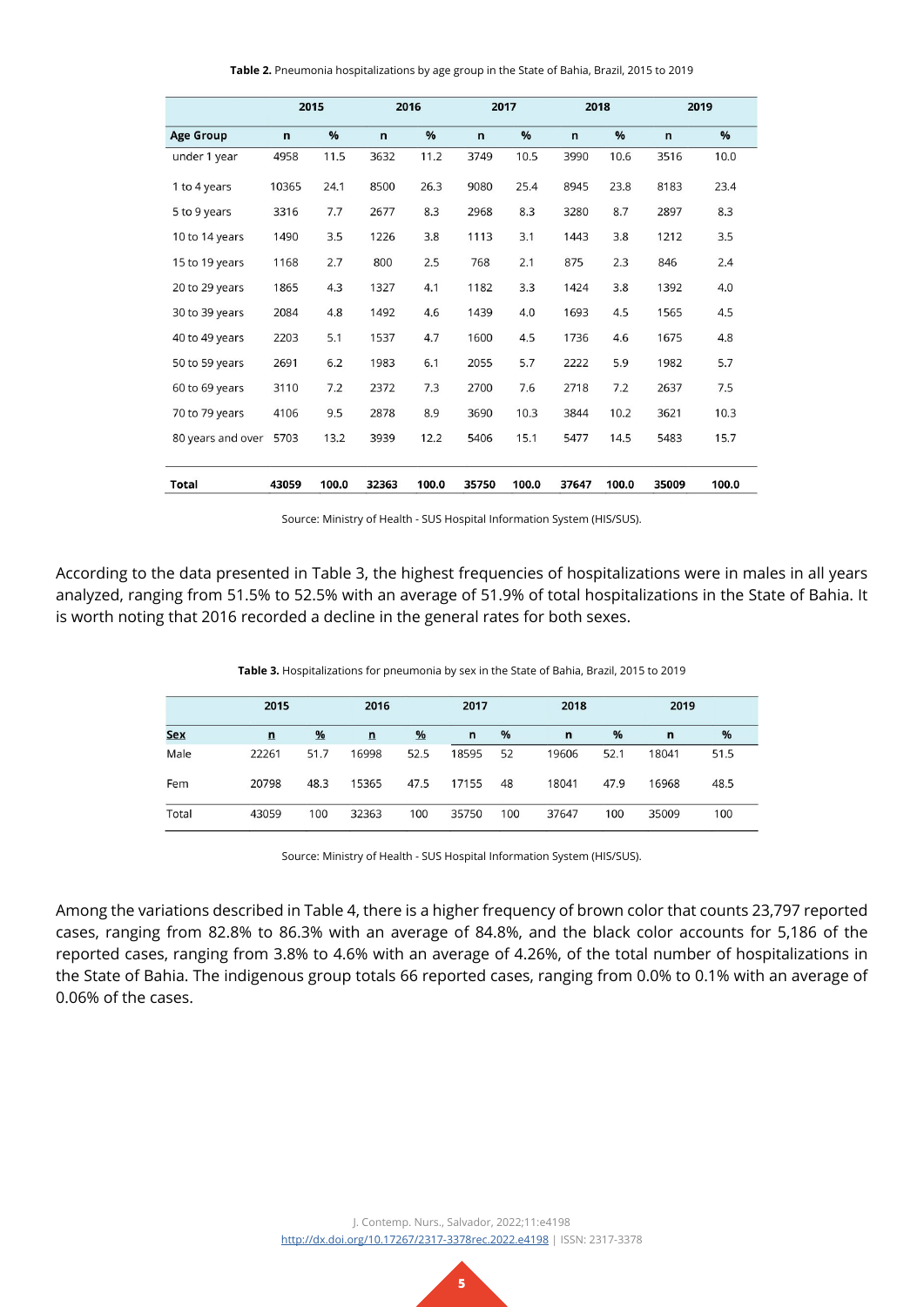**Table 4.** Pneumonia admissions by color/race in the state of Bahia, Brazil, 2015 to 2019

|            | 2015  |       |              | 2016  |             | 2017  |              | 2018  |              | 2019  |  |
|------------|-------|-------|--------------|-------|-------------|-------|--------------|-------|--------------|-------|--|
| Color/race | n     | %     | $\mathsf{n}$ | %     | $\mathbf n$ | $\%$  | $\mathsf{n}$ | %     | $\mathsf{n}$ | %     |  |
| White      | 2591  | 10.4  | 1597         | 8.5   | 1944        | 8.0   | 2052         | 7.4   | 1769         | 6.9   |  |
| Black      | 1134  | 4.6   | 709          | 3.8   | 970         | 4.0   | 1251         | 4.5   | 1122         | 4.4   |  |
| Brown      | 20577 | 82.8  | 15797        | 84.5  | 20759       | 85.2  | 23797        | 85.3  | 22200        | 86.3  |  |
| Yellow     | 534   | 2.1   | 588          | 3.1   | 678         | 2.8   | 773          | 2.8   | 622          | 2.4   |  |
| Indigenous | 8     | 0.0   | 13           | 0.1   | 11          | 0.0   | 15           | 0.1   | 19           | 0.1   |  |
| Total      | 24844 | 100.0 | 18704        | 100 0 | 24362       | 100.0 | 27888        | 100.0 | 25732        | 100.0 |  |
|            |       |       |              |       |             |       |              |       |              |       |  |

Source: Ministry of Health - SUS Hospital Information System (HIS/SUS).

## **Discussion**

The oscillation with an increase in cases observed over the period reaffirms the applicability of the study on the epidemiological profile, the object of the present study, being proven by 121,530 cases of hospitalization for pneumonia in the State of Bahia, peaking in 2018 and declining in 2016.

Among the macroregions of Bahia, the Southwest and South regions have the highest rates of variation in hospitalization for pneumonia, increasing in cases mainly in the first the period from 2015 to 2018, with a reduction in 2019 and the second, despite the variation over the period, remains above the others. Except when a constant was found, it is not possible to delimit an increasing or decreasing of cases.

One point that should be highlighted is that this finding may be tied to the climate in the region, which has a mild environment with long rainy periods marked by the reduction of temperature and variation of the relative humidity of the air. Low temperatures contribute to the increase in hospitalizations for pneumonia in subtropical regions, highlighting the winter months.<sup>7</sup> This condition brings these sites closer to the scenario seen in the southeast region of the country, where respiratory infections have a greater influence on the population health conditions and take responsibility for the highest percentage of deaths in Brazil.<sup>[14](#page-8-1)</sup>

When analyzing data on age groups, it is evident that hospitalization for pneumonia is more frequent in children aged 1 to 4 years. Thus, the Bahian scenario is consistent with that experienced worldwide because the highest rates of hospitalization for pneumonia occur in children up to 4 years old, a moment of life marked by all initial contacts with the environment, that is, the exposure of the developing organism to the pathological agents that cause the most diverse infections.<sup> $7$ </sup>

It is important to emphasize that in this age group pneumonia is an important cause of mortality, causing about 300,000 deaths per year worldwide, mainly in low and medium-developing countries, according to a survey by the Pan American Health Organization (PAHO).<sup>5</sup>

Policies for the preservation of child health and immunization indicate that the incidence of malnutrition, low birth weight, early interruption of breastfeeding, and noncompliance with the vaccination schedule, such as pentavalent, pneumococcus, and influenza, are aggravating factors for the development of the organism and consequently of its defenses. $1/2$ 

Another aspect no less relevant is that the prevention of pneumonia in children is an essential component to reduce infant mortality and that the measures constitute adequate nutrition, exclusive breastfeeding during the first 6 months of life, complete immunization, improvement of air, and hygiene in the domestic environment.<sup>[7](#page-7-4),[15](#page-8-2)</sup> The World Health Organization states that effective diagnosis and treatment of pneumonia are essential to improve child survival.<sup>15</sup>

> J. Contemp. Nurs., Salvador, 2022;11:e4198 <http://dx.doi.org/10.17267/2317-3378rec.2022.e4198>| ISSN: 2317-3378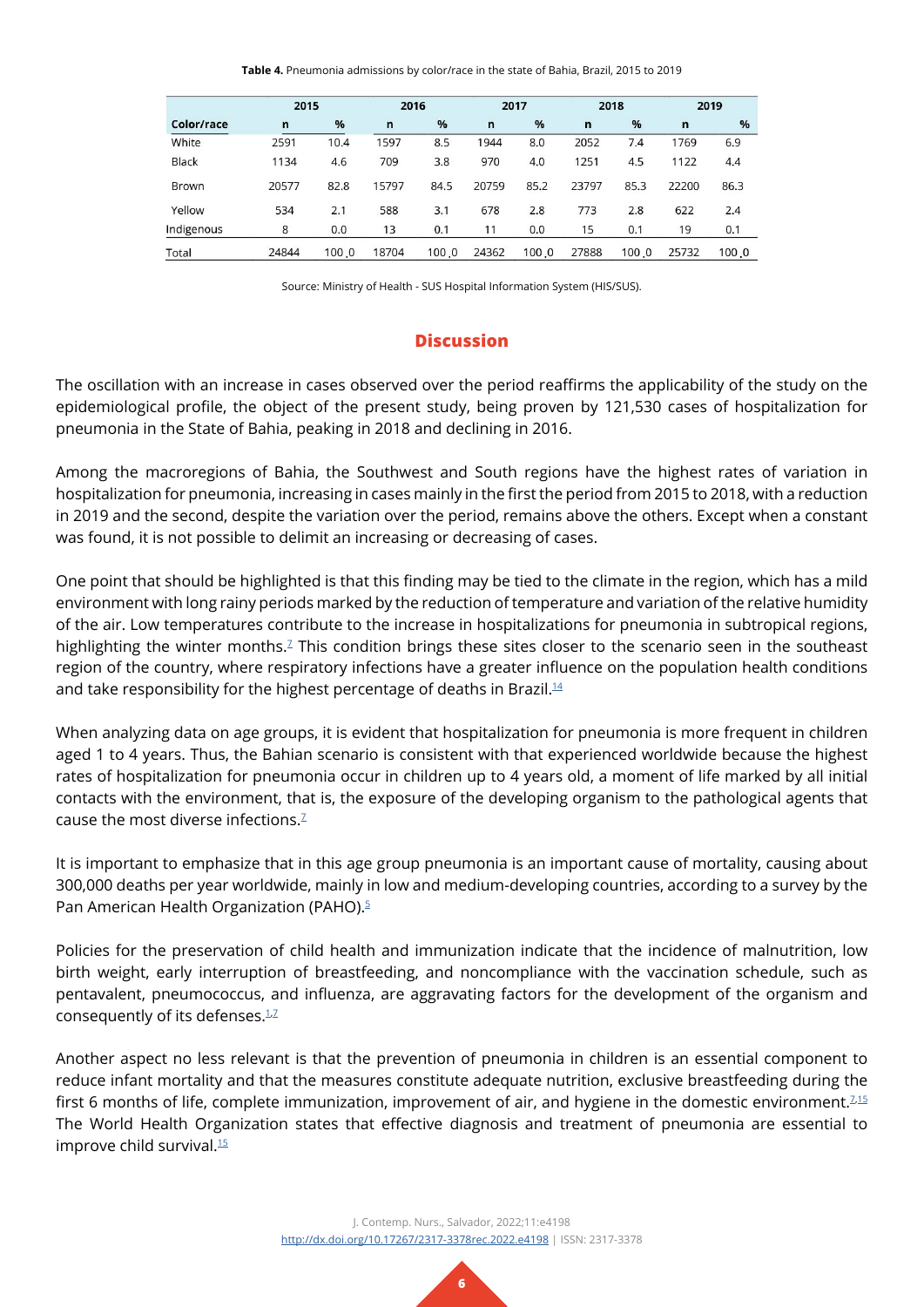At another end of life, the elderly population has inherent weaknesses in senescence and aggravated in cases with senility.<sup>16</sup> According to Santos et al.<sup>17</sup>, adolescents and adults show complications due to milder pneumonia when compared to individuals in the most extreme age groups, the elderly and children.

The elderly present greater fragility over respiratory tract infections, leaving vaccination prevention and maintaining healthy habits to avoid comorbidities, such as exercise, regular and adequate feeding, absence and/or control of smoking and alcoholconsumption.<sup>[16](#page-8-3)</sup>

Linked to the male behavioral pattern, according to Silveira et al.<sup>18</sup>, cultural issues associated with gender are observed, in which many men do not have the habit of taking care of health, with vulnerable exposure, in addition to when seeking medical care, the diagnosis is late and the disease is already in an advanced state, requiring more specific tests and more expensive treatments. The lack of this preventive posture is an aggravating factor for health care.

In Bahia, according to data from the last sense made by the Brazilian Institute of Statistical Geography – IBG[E19,](#page-8-6) the number between males and females does not suffer great variation between age groups, except for those over 80 years of age who have a higher number of female individuals, and the phase of life with greater fragility to the risk factors of pneumonia is last. Despite most females being older than 80 years, hospitalization data do not change, reaffirming the prevalence of behavioral factors, as stated above, and this determinant is the contraction of pneumonia mostly of community origin.[17](#page-8-4)

In the case of data collected from the color/race variable, it is evident the underreporting of this characteristic, because it does not have a mandatory/ compulsory character to the patient/user/client, bringing to the system a fragility of the data, despite the obligation of the State to promote means for racial ethnic declaration. The indigenous population is noted for the difficulty accessing health teams in villages and places of residence in general, causing the lack of sufficient data to measure the exposure of this portion of the Bahia population.<sup>[20](#page-8-7)</sup> It is worth mentioning that, in the case of Bahia territory and the

history of a mostly black population, the low number may be due to the non-declaration expressed for color/race due to structural issues[.21](#page-8-8)

The variable color/race brings a duality to the interpretation of the indicators because the selfdeclaration is non-mandatory and the precariousness of the data in the identification via the system makes it impossible to survey to formulate the general percentage. Considering the relationship between the event of pneumonia with the social determinates of health and knowing that much of the black population may have socioeconomic deprivation, this indicator must be fully available for a more reliable evaluation.

It is noteworthy that the epidemiological profile on hospitalization for pneumonia in the State of Bahia observed the period between the years 2015 to 2019 has a fragility regarding ethnic identification, and it is up to health teams to stimulate data collection with the hospital admission procedure. $22$ 

Finally, the duration of hospitalization can be a factor in the transmission of infection by nosocomial pneumonia, an opportunistic disease to the frailties of individuals undergoing hospital treatment, being one of the main risk factors for the prolonged exposure of the patient to the environment. $23$ 

The limitation factors of the epidemiological profile were the fragility of the data related to race/color, given the gap in self-declaration and identification by health professionals, in addition to the problems of the incompleteness of the data due to underreporting, especially in small municipalities that present difficulties related to the use and access of information and communication technologies.

It should be emphasized that the information collected from the online database of the Unified Health System expresses the scope only in hospitalizations in public health services, excluding hospitalizations in private services, not captured by DATASUS. Similarly, the absence of published studies aggravated the comparative picture of the epidemiological profile, besides compromising the evaluation of different climates.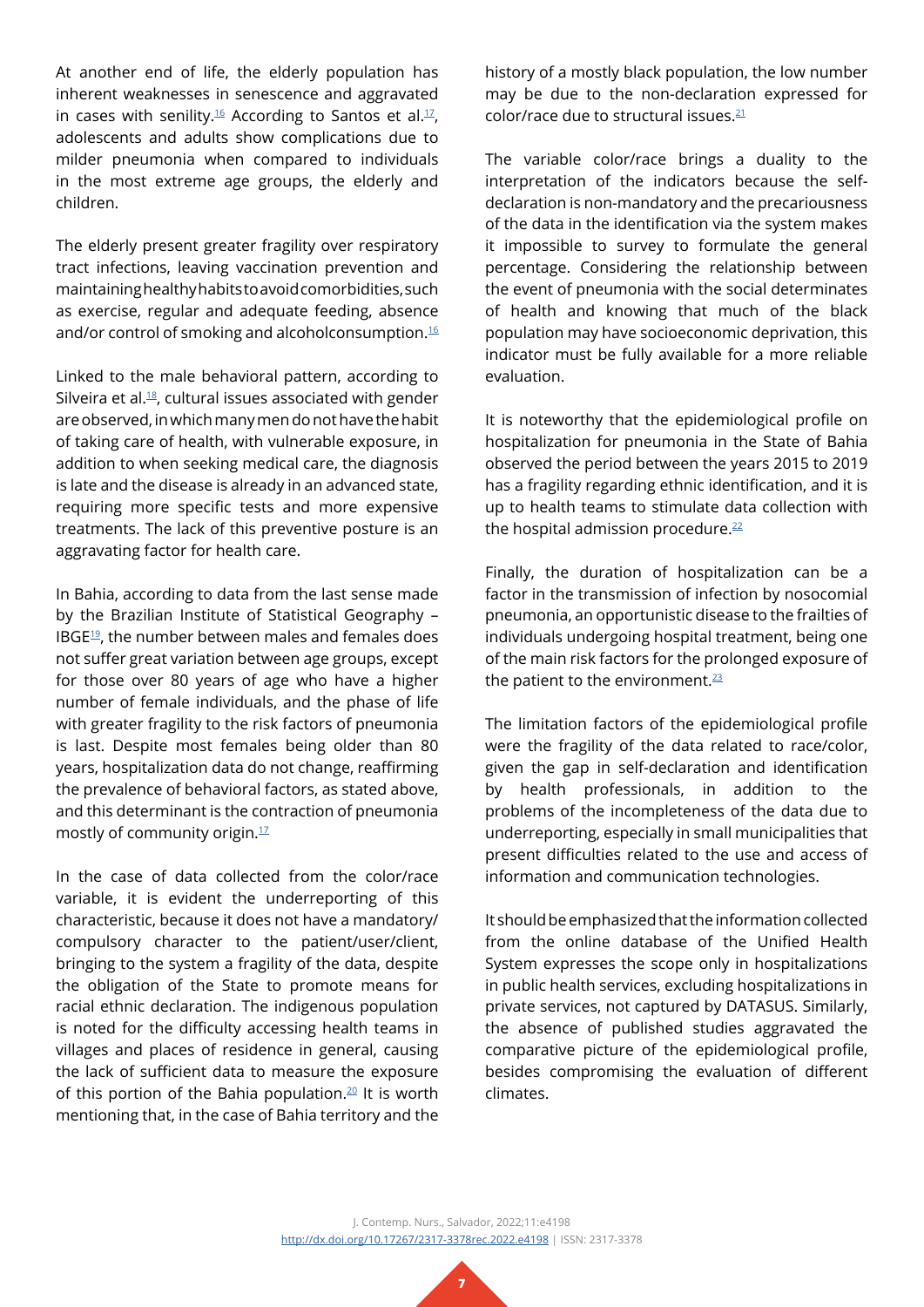#### **Conclusion**

The study above reaffirms that respiratory tract infection caused by pneumonia is one of the pathologies that most motivate hospitalization, and the influence of the selected variables is evident, highlighting, among them, the age group that identifies the extremes (children and elderly) as the largest group vulnerable to infection and, therefore, hospitalization.

Males are the ones who most evolve with the infection promoting their hospitalization. When dealing with macroregions, there is a discrepancy possibly related to climatic conditions (South and Southwest), with the Southwest macro-region being the most prevalent.

After the analysis of the variables raised, it is concluded that there was a gap in the indication of color/race, at first motivated by the non-obligation, followed by the deficit of voluntary manifestation of the population in characterizing itself with an ethnic group, in addition to the low coverage on the indigenous population.

In a current-day bias, the study of the epidemiological profile of hospitalizations due to pneumonia will help in understanding the dimensions and weaknesses of the respiratory tract, adjusting the performance of health professionals in coping with the pandemic of Covid-19, which indicates the need for more research that investigates the correlation between pathologies, expanding the understanding of complications and supporting preventive interventions.

#### **Authors' contributions**

Oliveira GM, Costa JG, Coni ROS and Almeida VSM participated in the conception, design, search and statistical analysis of research data, interpretation of results, writing of the scientific article, collection of research data, interpretation of data. Cardoso ACC and Brazil CA participated in the orientation and helped in the structuring of the article.

### **Conflicts of interests**

No financial, legal or political conflicts involving third parties (government, companies and private foundations, etc.) were declared for any aspect of the submitted work (including, but not limited to grants and funding, participation in an advisory board, study design, preparation manuscript, statistical analysis, etc.).

#### **References**

<span id="page-7-0"></span>1. Corrêa RA, Lundgren FLC, Pereira-Silva JL, Silva RLF, Cardoso AP, Lemos AC, et al. Brazilian guidelines for community-acquired pneumonia in immunocompetent adults – 2009. J. bras. Pneumol. 2009;35(6):574-601. [https://doi.org/10.1590/S1806-](https://doi.org/10.1590/S1806-37132009000600011) [37132009000600011](https://doi.org/10.1590/S1806-37132009000600011)

<span id="page-7-1"></span>2. Kumar V, Abbas A, Fausto N, Aster J. Robbins & Cotran: Patologia: bases patológicas das doenças. Rio de Janeiro: Elsevier; 2016

3. Tong N. Background Paper 6.22. Pneumonia. WHO; 2013.

4. Blasi F, Aliberti S, Pappalettera M, Tarsia P. 100 years of respiratory medicine: Pneumonia. Respiratory Medicine. 2007;101(5):875-81. <https://doi.org/10.1016/j.rmed.2007.02.016>

<span id="page-7-2"></span>5. Pan American Health Organization. Surveillance of bacterial pneumonia and meningitis in children aged under 5 years: Field Guide [Internet]. Washington, D.C.: PAHO; 2010. Available from: [https://iris.paho.org/](https://iris.paho.org/bitstream/handle/10665.2/49153/9789275116333_eng.pdf?sequence=1&isAllowed=y) [bitstream/handle/10665.2/49153/9789275116333\\_eng.](https://iris.paho.org/bitstream/handle/10665.2/49153/9789275116333_eng.pdf?sequence=1&isAllowed=y) [pdf?sequence=1&isAllowed=y](https://iris.paho.org/bitstream/handle/10665.2/49153/9789275116333_eng.pdf?sequence=1&isAllowed=y)

<span id="page-7-3"></span>6. Leung AKC, Wong AHC, Hon KL. Community-Acquired Pneumonia in Children. Recent Pat Inflamm Allergy Drug Discov. 2018;12(2):136-44. [https://doi.](https://doi.org/10.2174/1872213x12666180621163821) [org/10.2174/1872213x12666180621163821](https://doi.org/10.2174/1872213x12666180621163821)

<span id="page-7-4"></span>7. Vieira ILV. The impact of pneumococcal vaccine in reducing pneumonia hospitalizations in children under 5 years old, in Santa Catarina, Brazil, 2006 a 2014. Epidemiol. Serv. Saúde. 2018;27(4):e2017378. [http://dx.doi.org/10.5123/s1679-](http://dx.doi.org/10.5123/s1679-49742018000400012) [49742018000400012](http://dx.doi.org/10.5123/s1679-49742018000400012)

<span id="page-7-5"></span>8. Informações de Saúde (TABNET) [Internet]. 2019. Available from:<http://www2.datasus.gov.br/DATASUS/index.php?area=02>

<span id="page-7-6"></span>9. Oliveira TFL, Gomes Filho IS, Passos JS, Cruz SS, Oliveira MT, Trindade SC, et al. Factors associated with nosocomial pneumonia in hospitalized individuals. Rev Assoc Med Bras. 2011;57(6):630-6. <https://doi.org/10.1590/S0104-42302011000600008>

<span id="page-7-7"></span>10. Chebib N, Cuvelier C, Malezieux Picard A, Parent T, Roux X, Fassier T, et al. Pneumonia prevention in the elderly patients: the other sides. Aging Clin Exp Res. 2021;33(4):1091–100. [https://doi.](https://doi.org/10.1007/s40520-019-01437-7) [org/10.1007/s40520-019-01437-7](https://doi.org/10.1007/s40520-019-01437-7)

<span id="page-7-8"></span>11. Deardorff KV, McCollum ED, Ginsburg AS. Pneumonia Risk Stratification Scores for Children in Low-Resource Settings: A Systematic Literature Review. Pediatr Infect Dis J. 2018;37(8):743- 8.<https://doi.org/10.1097/inf.0000000000001883>

<span id="page-7-9"></span>12. Vadász I, Husain-Syed F, Dorfmüller P, Roller FC, Tello K, Hecker M, et al. Severe organising pneumonia following COVID-19. Thorax. 2021;76(2):201-204. [https://doi.org/10.1136/](https://doi.org/10.1136/thoraxjnl-2020-216088) [thoraxjnl-2020-216088](https://doi.org/10.1136/thoraxjnl-2020-216088)